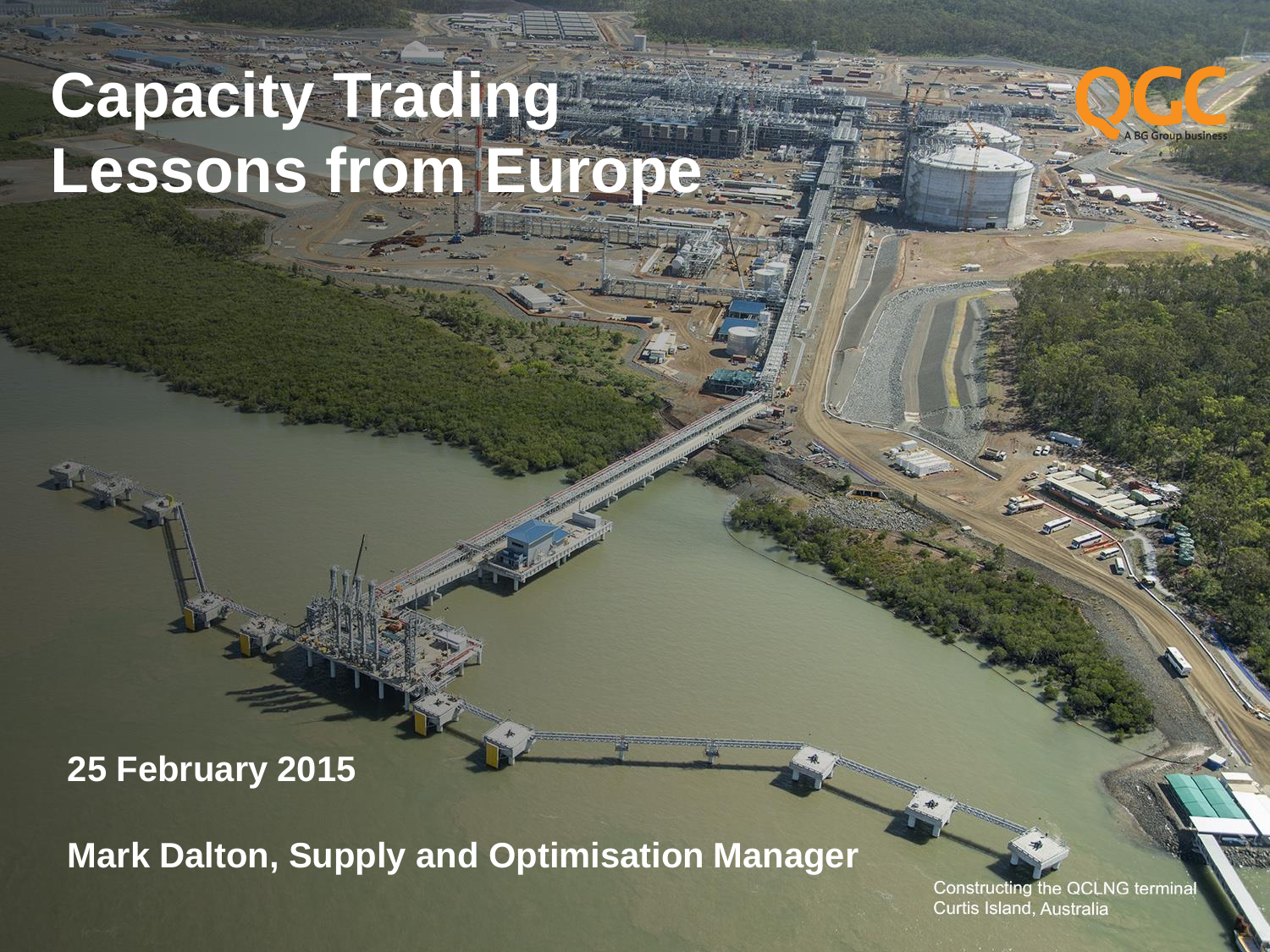### **European capacity trading**



- **Introduction**
- Why European reform was necessary and its applicability to the EAGM
- Key principles of Oversell & Buy Back (OSBB)
- How OSBB works
- Summary and further issues to investigate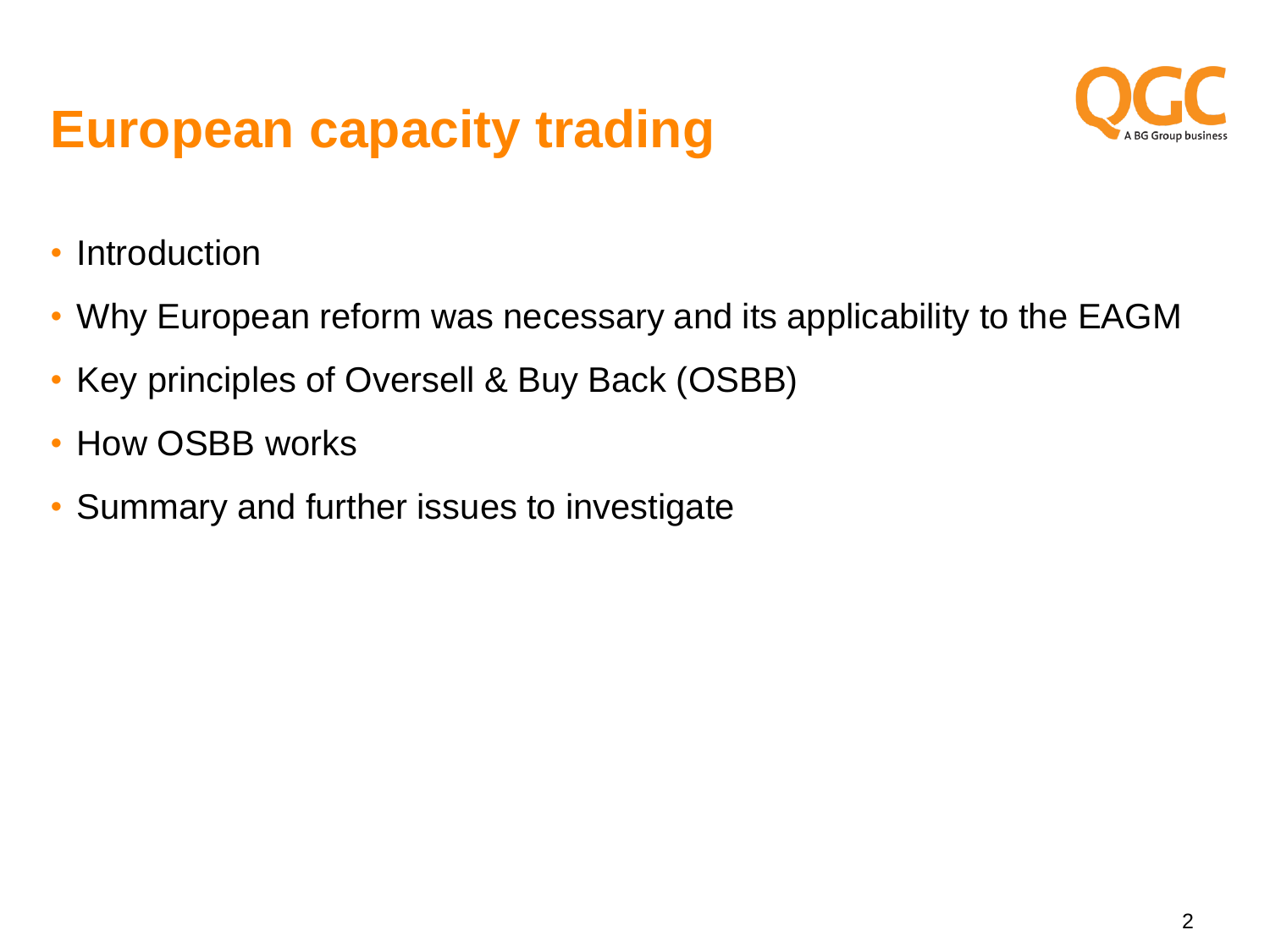### **OSBB Principles**



- Encourages secondary trading / prohibits "capacity hoarding" by shippers
- Requires pipelines to make available day ahead "firm" capacity through an auction mechanism, at market reflective prices
- Does not expropriate the rights of capacity holders
- Applies to a "contract carriage" model
- Supports efficient utilisation of pipelines
- Support commodity trading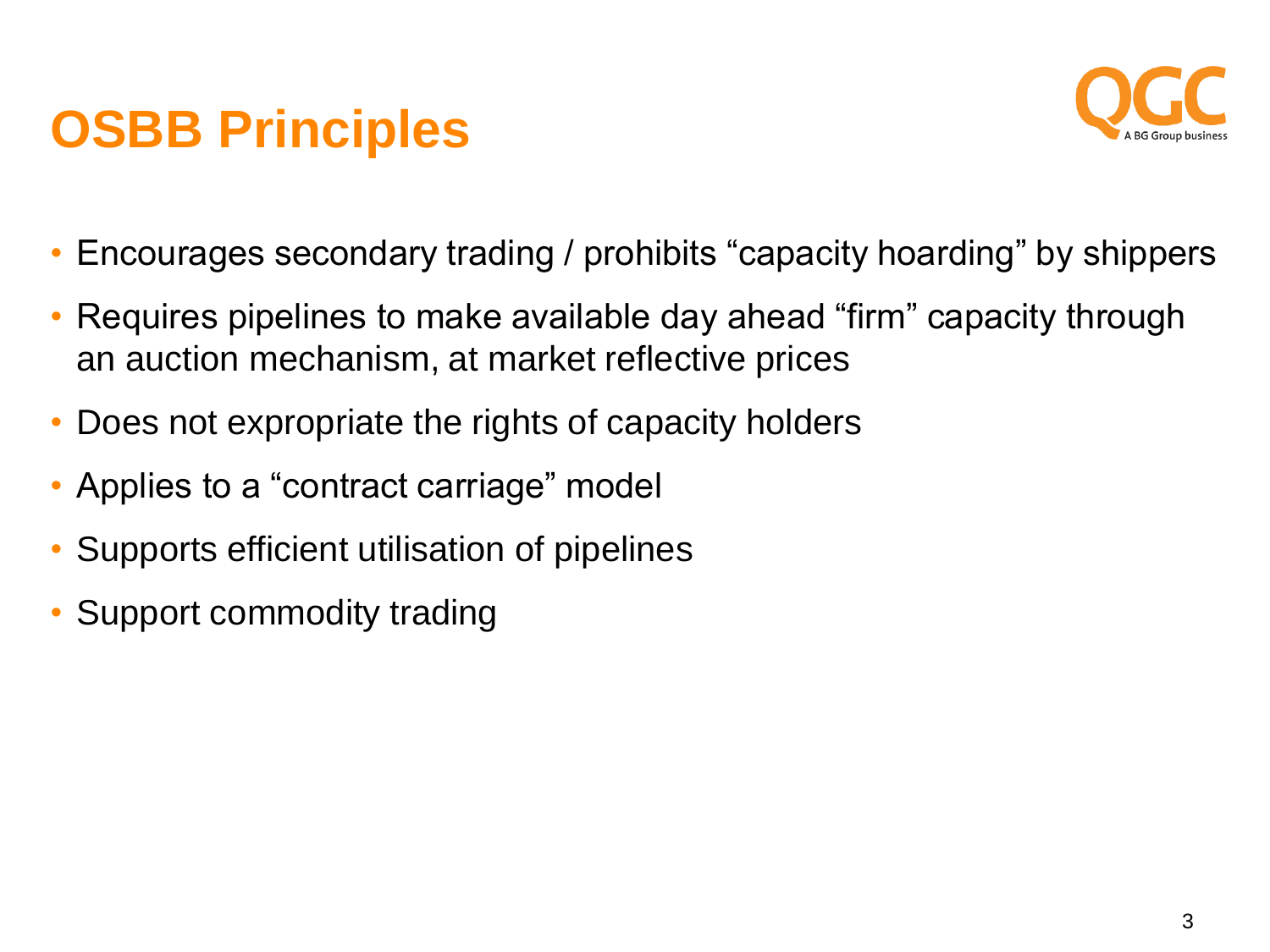### **Oversell mechanism**



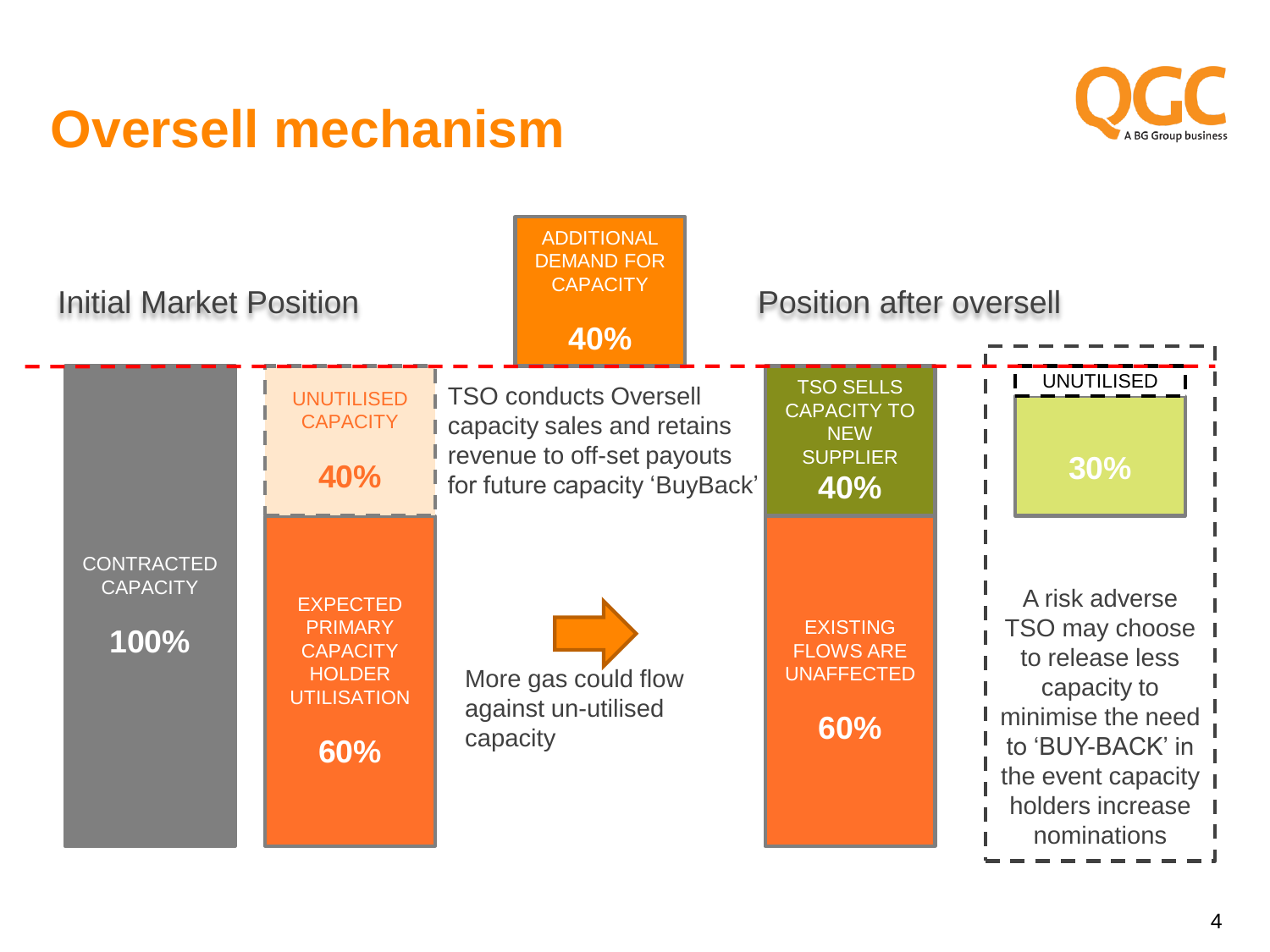

#### Commercial Auction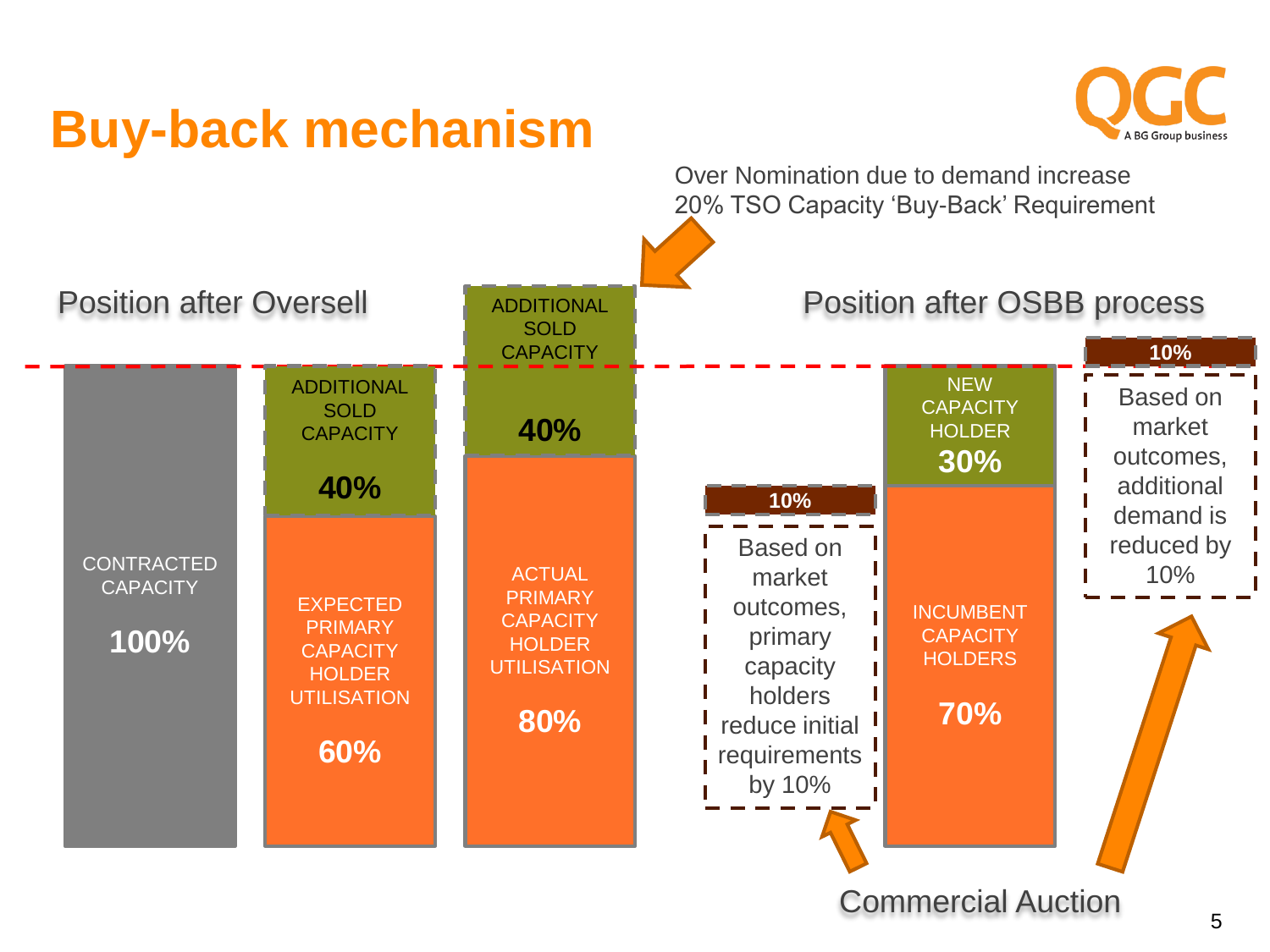#### **Summary**



- OSBB applied in UK gas market since 2002 and Europe since Q4 2013.
- Active secondary market centralised around PRISMA platform
- Supports efficient movements of gas in Europe
- Conceptually it could work in the EAGM and aid market liquidity in a 2016/2017 timeframe
- For the OSBB to be effectively implemented in the EAGM the AEMC needs to consider:
	- Risk mitigation measures for pipelines given the current regulatory framework
	- The arrangements between existing contracts and the OSBB approach